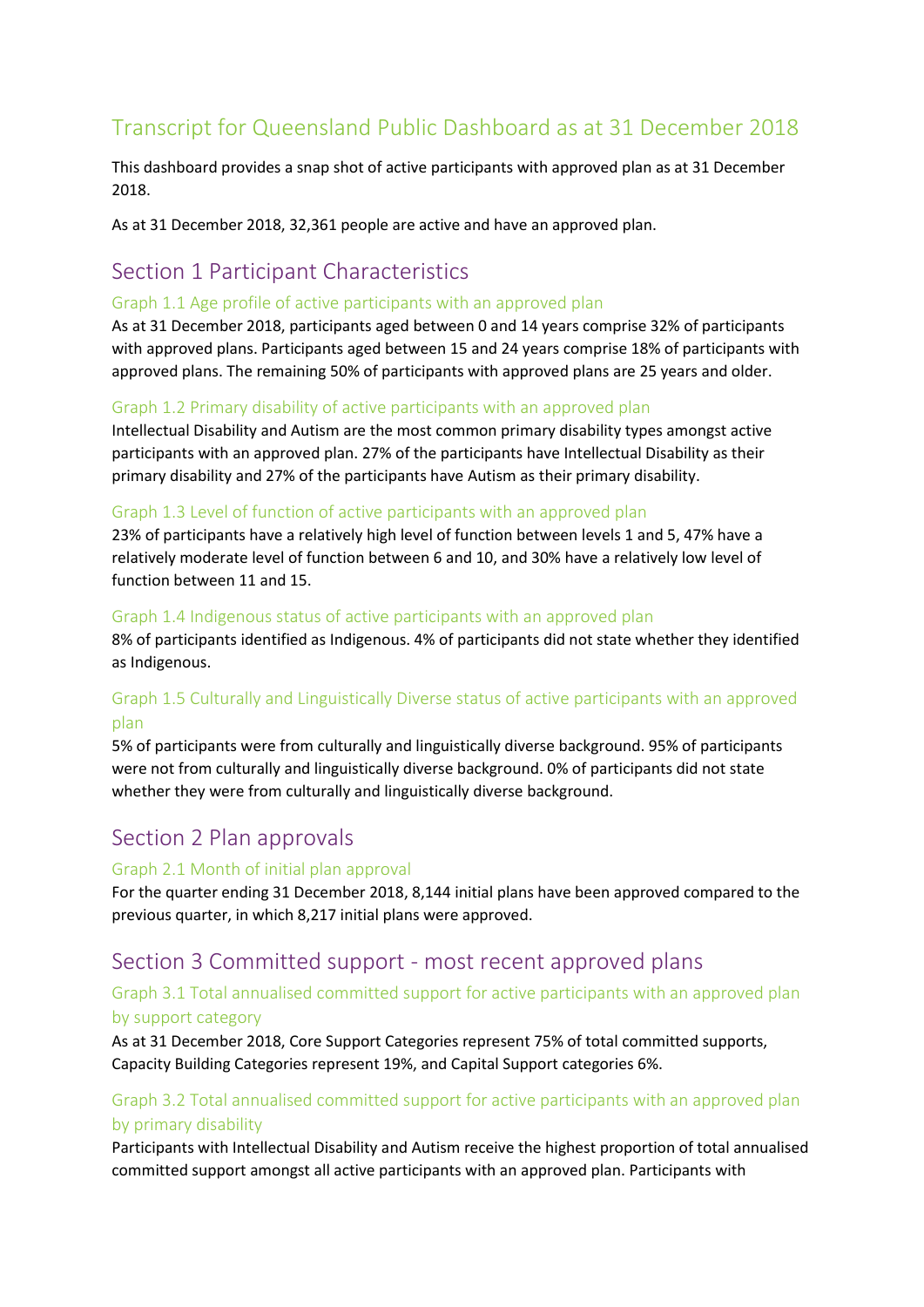Intellectual Disability receive 35% of the total committed supports, while participants with Autism received 14% of the total committed supports.

## Graph 3.3 Total annualised committed support for active participants with an approved plan

#### by age group

The 0 to 14, 15 to 24, and 25+ age groups represent 10%, 17% and 73% respectively of total committed supports.

## Graph 3.4 Total annualised committed support for active participants with an approved plan by level of function

Participants with level of function between 11 and 15 have relatively lower function or a higher level of disability, and they receive 57% of total committed supports. Participants with level of function between 6 and 10 have a relatively moderate level of function or disability, and they receive 37%. Participants with a level of function between 1 and 5 have relatively high level of function or a low level of disability, and they receive 6% of total committed supports.

# Section 4. Annualised committed support - most recent approved plans

## Graph 4.1 Distribution of active participants with an approved plan by annualised committed support band

As at 31 December 2018, 19% of active participants with approved plans have annualised committed supports in the range \$50,001-\$100,000, 15% in the range \$30,001-\$50,000, and 13% in the range \$10,001-\$15,000.

## Graph 4.2 Average annualised committed support for active participants with an approved plan by primary disability

Participants with a primary disability of Spinal Cord Injury receive the highest amount of average annualised committed support, and participants with a primary disability of Cerebral Palsy receive the second highest amount of average annualised committed support.

## Graph 4.3 Average annualised committed support for active participants with an approved plan by age group

Participants in the 45 to 54 years age group receive the highest amount of average annualised committed support, and the 35 to 44 years age group receive the second highest amount of average annualised committed support.

## Graph 4.4 Average annualised committed support for active participants with an approved plan by level of function

The average annualised committed support for participants with relatively high functional capacity (corresponding to a level of function between 1 and 5) is \$17,016, whereas the average annualised committed support for participants with relatively low functional capacity (corresponding to a level of function between 11 and 15) is \$134,589.

## Section 5. Providers

#### Graph 5.1 Registered providers by entity type

As at 31 December 2018, there are 4,644 registered providers, 1,774 are Sole Traders and 2,870 are Organisations.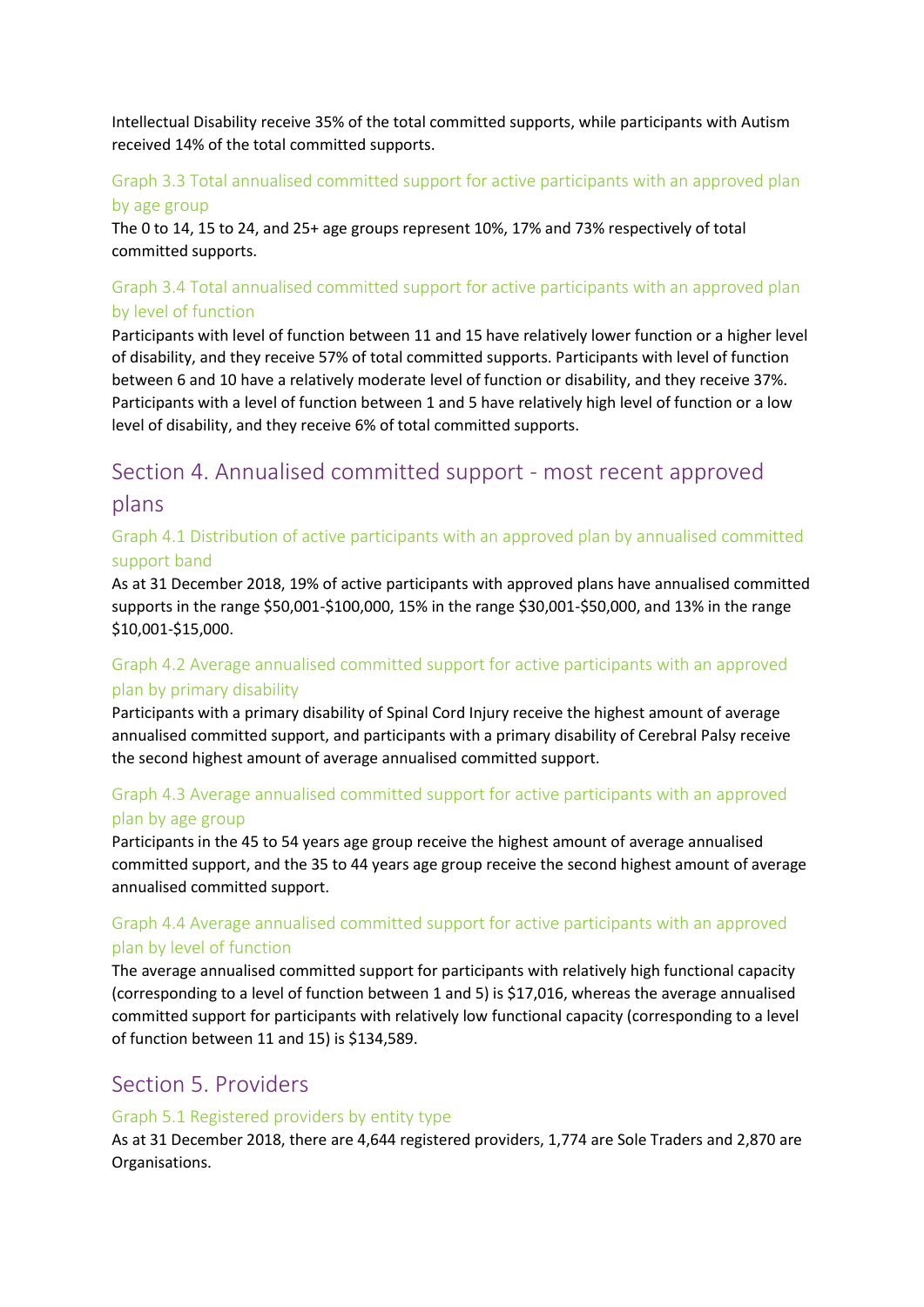#### Table 5.2 Registered providers by registration group

The most common registration groups are Therapeutic Supports (1,609 providers registered), followed by Household Tasks (1,169 providers registered) and Early Childhood Supports (881 providers registered).

# Section 6. Participants and carers outcomes and support packages by participant age group

Participants and carers outcome indicators reported are from baseline outcomes data collected on participants when they receive their initial plan. Outcomes data was collected using the Short Form Outcomes Framework (SFOF) questionnaires. Participants with an initial plan approved during the period between 1 July 2016 and 31 December 2018 are included.

#### Participant age group: birth to before starting school

Description of key participant outcome domains:

Outcome statements for children aged 0-6 years (or school entry):

1. Children gain functional, developmental and coping skills that are appropriate to their ability and circumstances / specialist services

- 2. Children show evidence of self-determination in their everyday lives
- 3. Children participate meaningfully in family life
- 4. Children participate meaningfully in community life

### Graph 6.1 Selected participant outcome indicators from participants aged between birth and before starting school

For participants age 0 to before starting school: 67% of parents or carers have concerns in 6 or more areas; 71% say their child is able to tell them what he or she wants; 70% of children can make friends outside family; 51% of children participate in age appropriate community, cultural or religious activities; and 59% of children are welcomed or actively included.

Description of key carer outcome domains:

Outcome statements for families / carers of children with disability aged 0-6 years:

- 1. Families know their rights and advocate effectively for their children
- 2. Families feel supported
- 3. Families are able to gain access to desired services, programs, and activities in their community
- 4. Families help their children develop and learn
- 5. Families enjoy health and wellbeing

#### Graph 6.3 Selected carer outcome indicators from participants aged 0 to 14 years of age

For carers of participants starting school to 14: 28% receive Carer Payment; 57% receive Carer Allowance; 42% work in a paid job; 44% say they (and their partner) are able to work as much as they want; 81% are able to advocate for their child; 45% have friends and family they see as often as they like; 88% feel confident in supporting their child's development; and 70% rate their health as good, very good or excellent.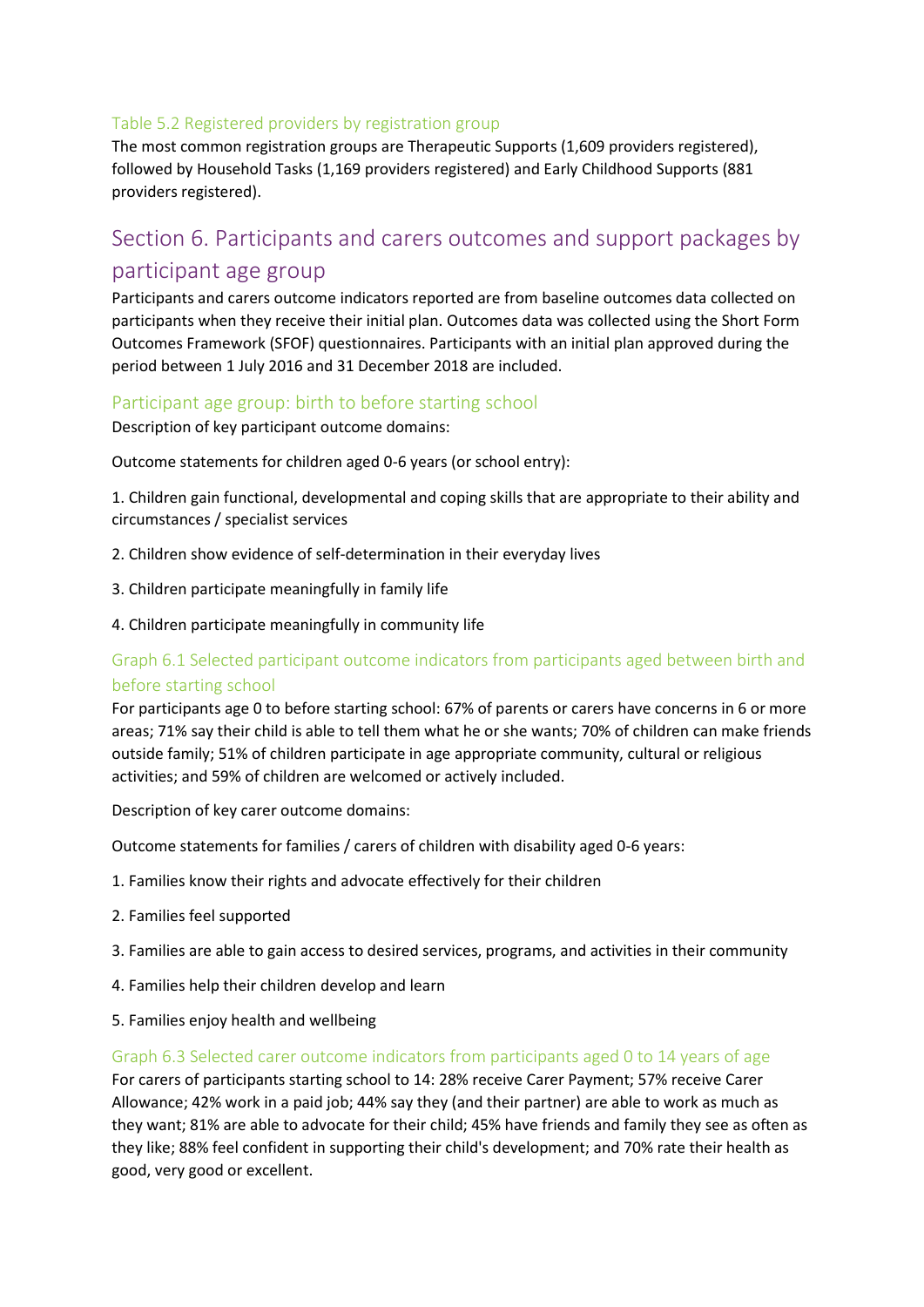## Graph 6.5 Distribution of active participants with an approved plan by level of function for age 0 - 6 years

For the 0 to 6 years age group, 69% of participants have a relatively high level of function or low level of disability and 10% have a relatively low level of function or high level of disability.

#### Graph 6.6 Distribution of active participants with an approved plan by primary disability for aged 0 - 6 years

37% of participants have Developmental delay in the 0 to 6 years age group, while 31% have Autism and 7% have Intellectual Disability.

### Graph 6.7 Distribution of active participants with an approved plan by annualised committed support band for ages 0 - 6 years

The largest proportion of participants in the 0 to 6 years age group have annualised supports in the \$10,001-\$15,000 range (42% of participants in the age group), followed by \$15,001-\$20,000 (20% of participants in the age group) and \$5,001-\$10,000 (16% of participants in the age group).

#### Graph 6.8 Total annualised committed support for active participants with an approved plan by support category for aged 0 - 6 years

Capacity Building - Daily Activities is the support category receiving the most committed supports (81% of the total annualised committed support for the age group), followed by Capital - Assistive Technology (7%) and Core - Daily Activities (6%).

#### Participant age group: starting school to age 14

Description of key participant outcome domains:

Outcome statements for children aged 7 (or school entry) to 14 years:

1. Children gain functional, developmental and coping skills that are appropriate to their ability and circumstances / specialist services

- 2. Children show evidence of self-determination in their everyday lives
- 3. Children participate meaningfully in family life
- 4. Children participate meaningfully in community life

#### Graph 6.9 Selected participant outcome indicators from participants between starting school and aged 14

For the 7 to 14 years age group: 28% of children are developing functional, learning and coping skills appropriate to their ability and circumstances; 40% are becoming more independent; 12% spend free time with friends without an adult present; 65% have a genuine say in decisions about themselves; 55% attend school in a mainstream class; 62% make friends with people outside the family; 33% spend time after school and on weekends with friends or in mainstream programs; and 75% are welcomed or actively included.

Description of key carer outcome domains:

Outcome statements for families / carers of children with disability aged 7 to 14 years:

- 1. Families know their rights and advocate effectively for their children
- 2. Families feel supported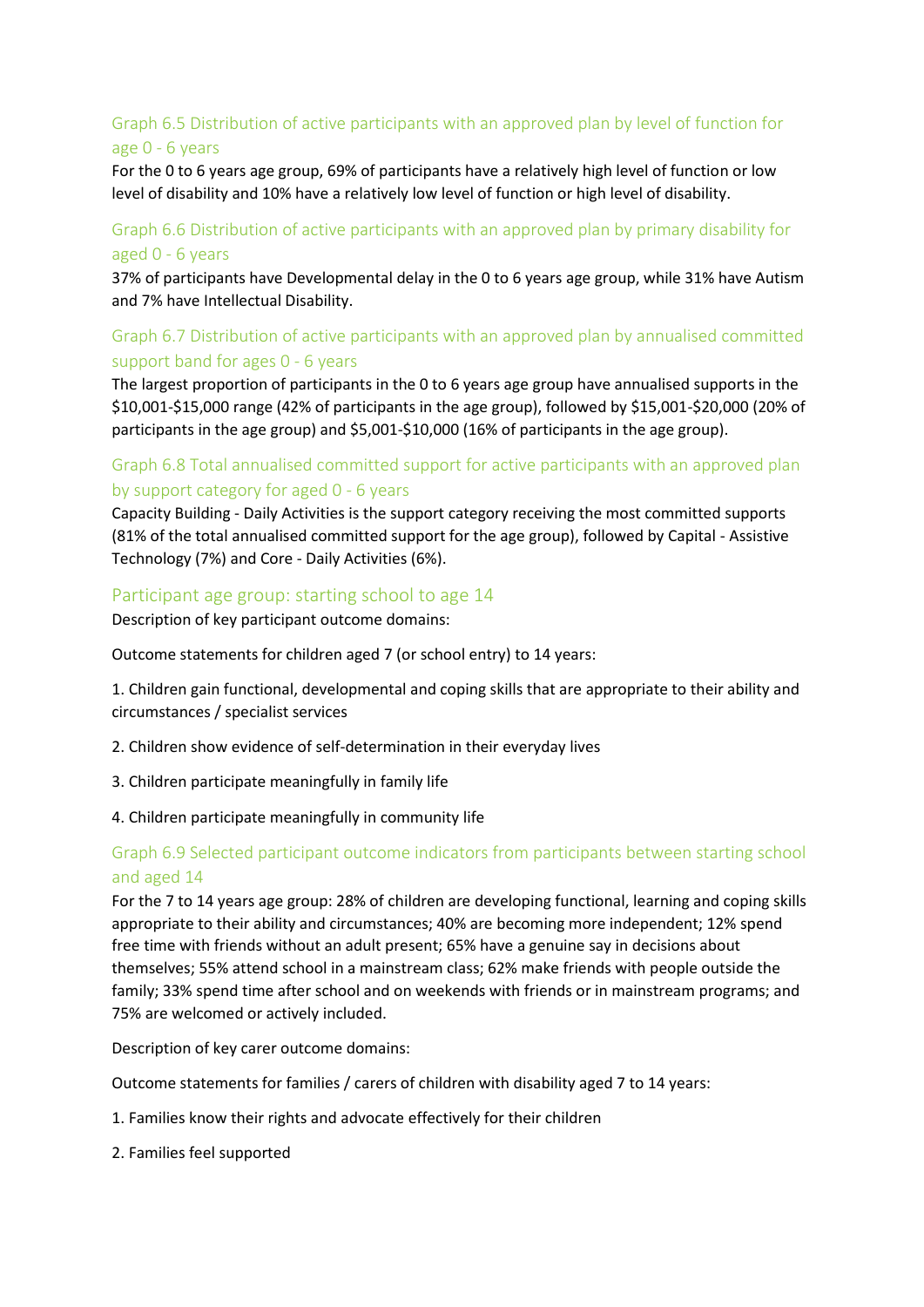- 3. Families are able to gain access to desired services, programs, and activities in their community
- 4. Families help their children develop and learn
- 5. Families enjoy health and wellbeing

## Graph 6.11 Selected carer outcome indicators from participants aged between birth and aged 14 years

28% receive Carer Payment; 57% receive Carer Allowance; 42% work in a paid job; 44% say they (and their partner) are able to work as much as they want; 81% are able to advocate for their child; 45% have friends and family they see as often as they like; 88% feel confident in supporting their child's development; and 70% rate their health as good, very good or excellent.

### Graph 6.13 Distribution of active participants with an approved plan by level of function for age 7 to 14 years

For the 7 to 14 years age group, 35% of participants have a relatively high level of function or low level of disability and 27% have a relatively low level of function or high level of disability.

## Graph 6.14 Distribution of active participants with an approved plan by primary disability for age 7 to 14 years

63% of participants have Autism in the 7 to 14 years age group, while 18% have Intellectual Disability and 7% have Cerebral Palsy.

### Graph 6.15 Distribution of active participants with an approved plan by annualised committed support band for age 7 to 14 years

The largest proportion of participants in the 7 to 14 years age group have annualised supports in the \$5,001-\$10,000 range (27% of the participants in the age group), followed by \$10,001-\$15,000 (26%) and \$15,001-\$20,000 (13%).

## Graph 6.16 Total annualised committed support for active participants with an approved plan by support category for age 7 to 14 years

Capacity Building - Daily Activities is the support category receiving the most committed supports (42% of the total annualised committed support for the age group), followed by Core - Daily Activities (25%) and Core - Social and Civic (9%).

#### Participant age group: age 15 to 24

Description of key participant outcome domains:

The adult framework consists of 8 participant domains:

- 1. Choice and control
- 2. Daily living activities
- 3. Relationships
- 4. Home
- 5. Health and wellbeing
- 6. Lifelong learning
- 7. Work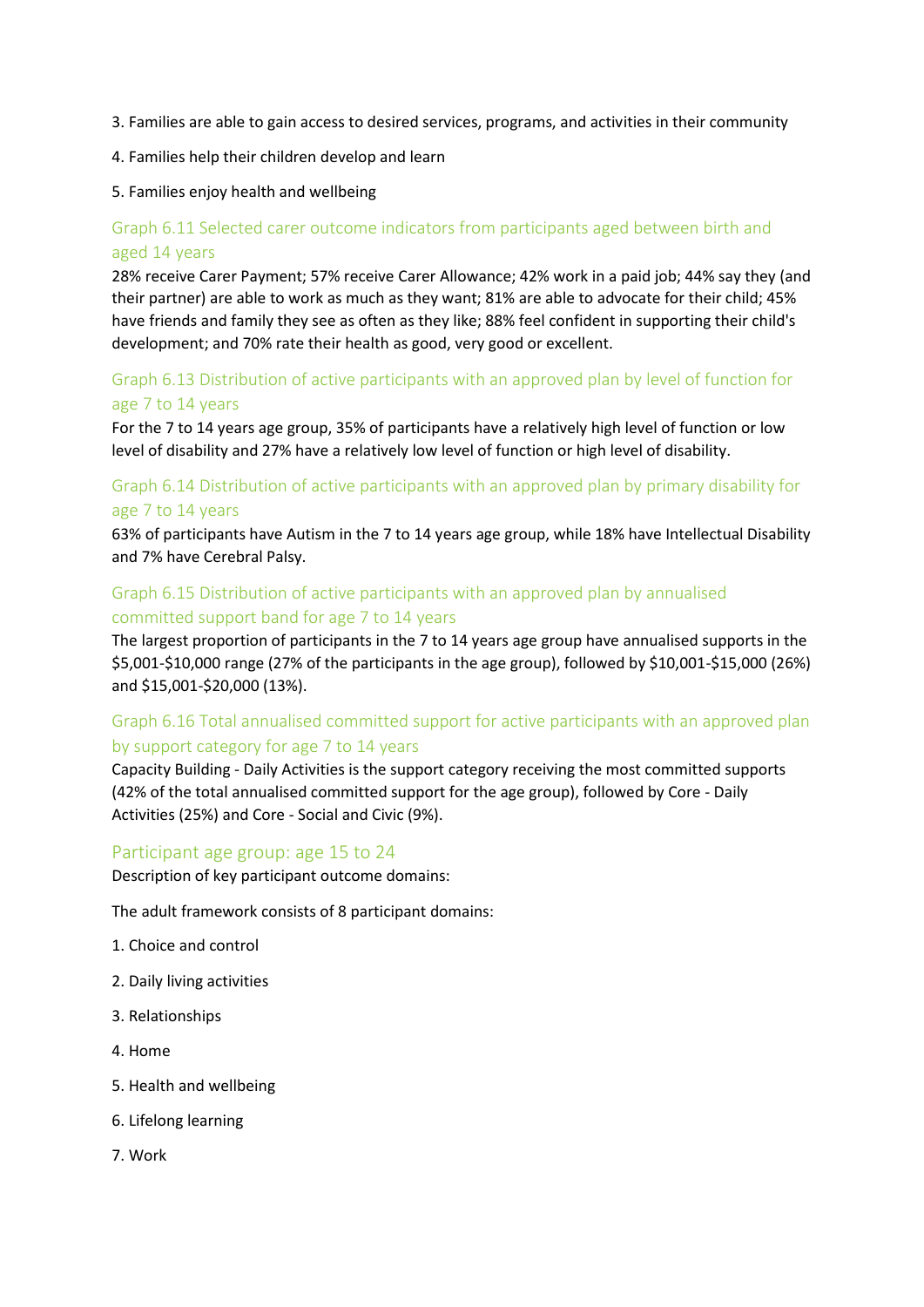#### 8. Social, community and civic participation

#### Graph 6.17 Selected outcome indicators from participants aged 15 to 24

For the 15 to 24 years age group: 37% are happy with the level of independence/control they have now; 41% choose what they do each day; 21% were given the opportunity to participate in a selfadvocacy group meeting; 87% want more choice and control in their life; 32% have no friends other than family or paid staff; 80% are happy with their home; 85% feel safe or very safe in their home; 67% rate their health as good, very good or excellent; 68% did not have any difficulties accessing health services; 21% currently attend or previously attended school in a mainstream class; 19% have a paid job; 15% volunteer; and 36% were actively involved in a community, cultural or religious group in the last year.

Description of key carer outcome domains:

Outcome statements for families / carers of participants aged 15 to 24 years:

- 1. Families know their rights and advocate effectively for their young person with disability
- 2. Families have the support they need to care
- 3. Families are able to gain access to desired services, programs, and activities in their community
- 4. Families help their young person become independent
- 5. Families enjoy health and wellbeing

#### Graph 6.19 Selected outcome indicators from carers of participants aged 15 to 24

32% receive Carer Payment; 58% receive Carer Allowance; 46% work in a paid job; 45% are able to work as much as they want; 77% are able to advocate for their family member; 40% have friends and family they see as often as they like; 48% know what their family can do to enable their family member with disability to become as independent as possible; and 61% rate their health as good, very good or excellent.

#### Graph 6.21 Distribution of active participants with an approved plan by level of function for age 15 to 24 years

For the 15 to 24 years age group, 13% of participants have a relatively high level of function or low level of disability and 35% have a relatively low level of function or high level of disability.

#### Graph 6.22 Distribution of active participants with an approved plan by primary disability for age 15 to 24 years

40% of participants have Autism in the 15 to 24 years age group, while 39% have Intellectual Disability and 7% have Cerebral Palsy.

#### Graph 6.23 Distribution of active participants with an approved plan by annualised committed support band for age 15 to 24 years

The largest proportion of participants in the 15 to 24 years age group have annualised supports in the \$50,001-\$100,000 range (25% of the participants in the age group), followed by \$30,001-\$50,000 (19%) and \$100,001-\$150,000 (10%).

#### Graph 6.24 Total annualised committed support for active participants with an approved plan by support category for age 15 to 24 years

Core - Daily Activities is the support category receiving the most committed supports (47%), followed by Core - Social and Civic (24%) and Capacity Building - Daily Activities (12%).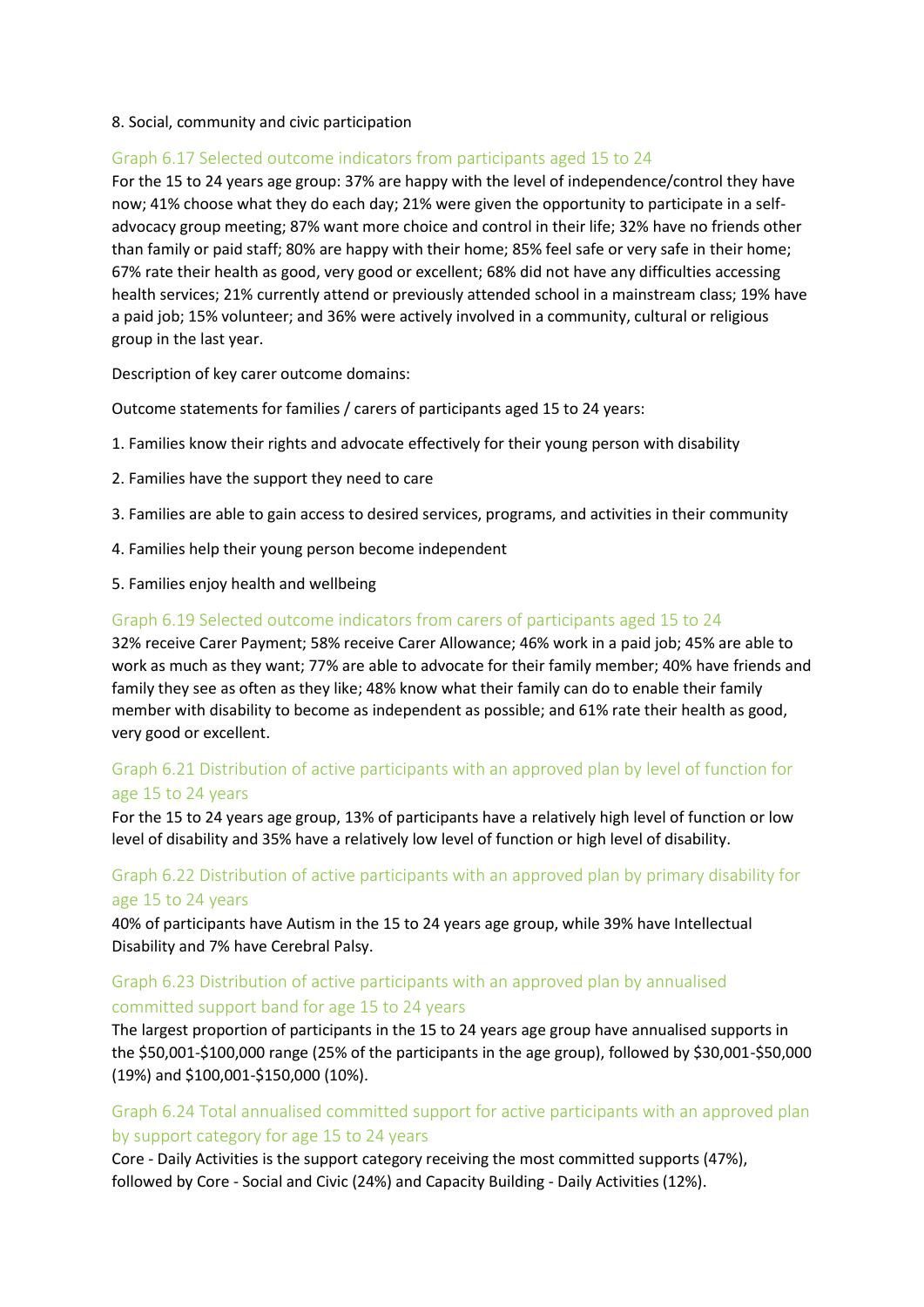#### Participant age group: age 25 and plus

#### Description of key participant outcome domains

The adult framework consists of 8 participant domains:

- 1. Choice and control
- 2. Daily activities
- 3. Relationships
- 4. Home
- 5. Health and wellbeing
- 6. Lifelong learning
- 7. Work
- 8. Social, community and civic participation

#### Graph 6.25 Selected outcomes indicators from participants aged 25 and plus

For the 25 years and older age group: 63% choose what they do each day; 28% were given the opportunity to participate in a self-advocacy group meeting; 81% want more choice and control in their life; 28% have no friends other than family or paid staff; 75% are happy with their home; 75% feel safe or very safe in their home; 49% rate their health as good, very good or excellent; 67% did not have any difficulties accessing health services; 10% participate in education, training or skill development; of those receiving education, training or skill development, 51% receive it in mainstream settings; 36% were unable to do a course or training they wanted to do in the last 12 months; 21% have a paid job; 15% volunteer; and 39% were actively involved in a community, cultural or religious group in the last year.

Description of key carer outcome domains

The adult framework consists of 5 family / carer domains:

- 1. Families know their rights and advocate effectively for their family member with disability
- 2. Families have the support they need to care
- 3. Families are able to gain access to desired services, programs, and activities in their community
- 4. Families have succession plans
- 5. Families enjoy health and wellbeing

#### Graph 6.27 Selected outcome indicators from carers of participants aged 25 and plus

29% receive Carer Payment; 44% receive Carer Allowance; 32% work in a paid job; 60% are able to work as much as they want; 76% are able to advocate for their family member; 47% have friends and family they see as often as they like; 44% have made plans for when they are no longer able to care for their family member with disability; and 58% rate their health as good, very good or excellent.

## Graph 6.29 Distribution of active participants with an approved plan by level of function for age 25+ years

For the 25 years and older age group, 11% of participants have a relatively high level of function or low level of disability and 33% have a relatively low level of function or high level of disability.